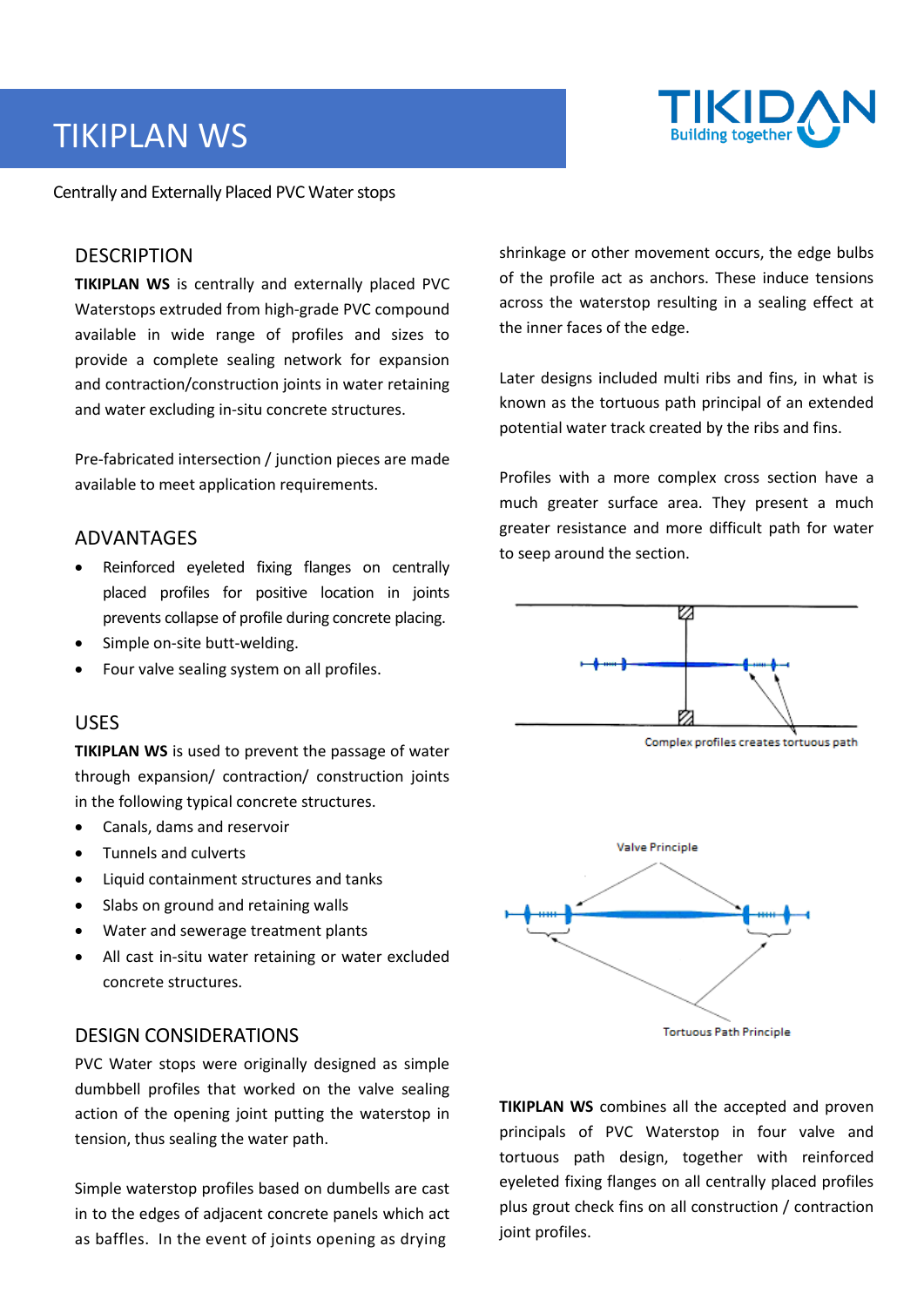

## PROFILES

Centrally placed **TIKIPLAN WS** profiles provide a barrier across all joints in-situ concrete structures by casting the section centrally into the edges of adjacent concrete components. Used in most water retaining and water excluding structures, they are capable of withstanding water pressure from either the internal or external face.

#### **TIKIPLAN WS-IEJ** (INTERNAL EXPANSION JOINTS):

Expansion bulb sections principally for expansion joints but can be used for construction/ contraction joints. With reinforced eyeleted fixing flanges for wiring the waterstop to surrounding rebar.



**TIKIPLAN WS-ICJ** (INTERNAL CONSTRUCTION / CONTRACTION JOINTS:

Plain web sections for construction/ contraction joints, also with reinforced eyeleted flanges and grout check fins to prevent grout loss from formwork.



Externally placed **TIKIPLAN WS** profiles are principally designed for basement, foundation and floor slab applications in both vertical and horizontal joints.

Each externally placed section incorporates a reinforced railing flange for fixing to the formwork or blinding concrete. The four valves allow good concrete compaction and very secure anchorage into concrete.

**TIKIPLAN WS-EEJ** (EXTERNAL EXPANSION JOINTS): Sections have a flat top, wedged expansion box for positive anchorage and good seating of joint fillers. EEJ sections can also be used in construction / contraction joints. The bottom web in the expansion box is thinned to cater for excessive subsidence or seismic movement should it occur.



**TIKIPLAN WS-ECJ** (EXTERNAL CONSTRUCTION / CONTRACTION JOINTS): Sections are plain web incorporating grout check fins to prevent grout loss at formwork.

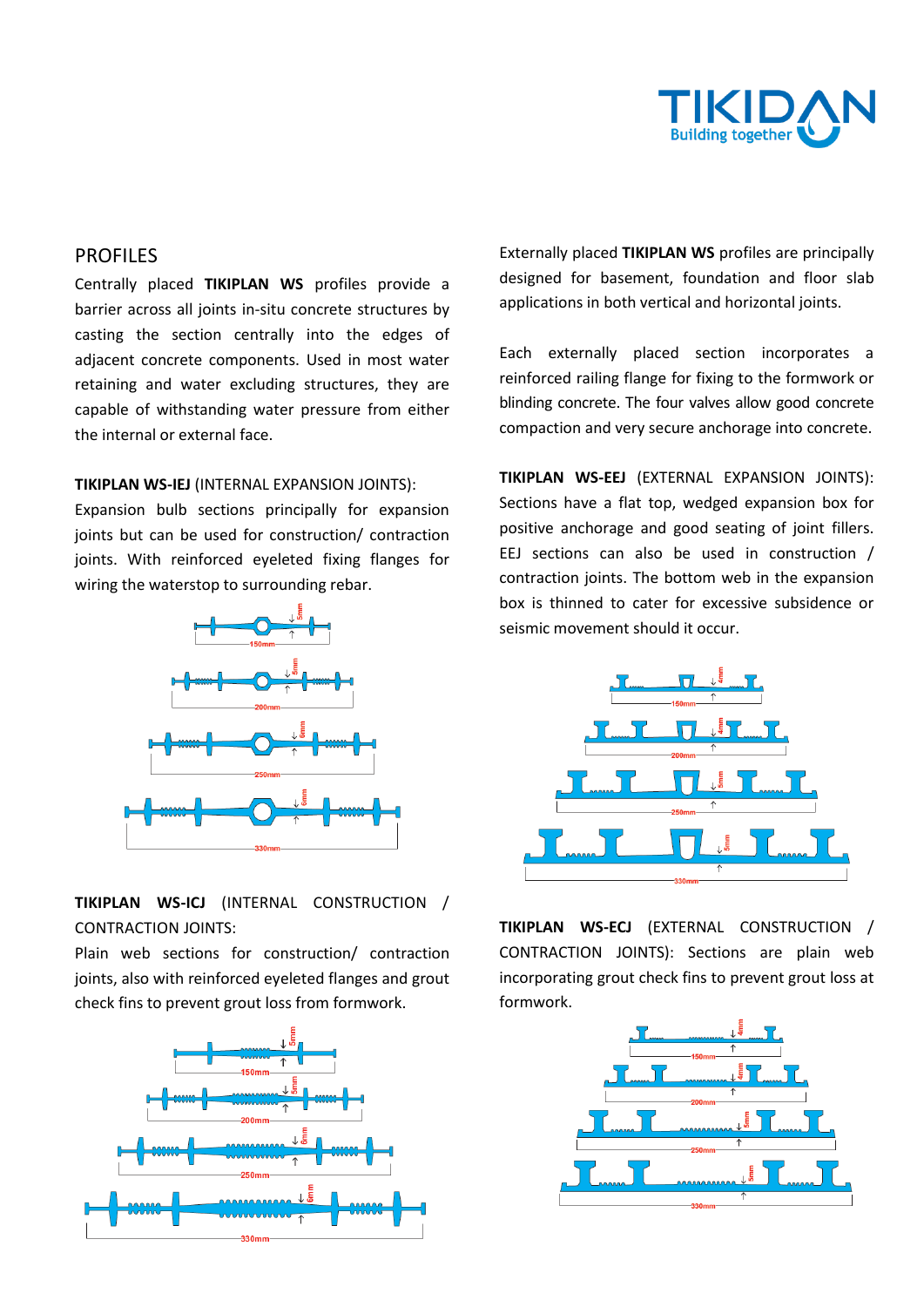

#### **TIKIPLAN WS-XHD**

It has 10mm thick web profiles with 24mm valve heights, for applications where there is high water pressure or head of water in excess of 70 meters. Both profiles include reinforced eyeleted fixing flanges and are compatible with 250 ECJ/ EEJ profiles in an integral network.



### **PROPERTIES**

| Property                         | Values               |
|----------------------------------|----------------------|
| Colour                           | Blue / White / Black |
| <b>Tensile Strength</b>          | $\geq$ 14 mPa        |
| % Elongation at Break            | >300                 |
| Shore A Hardness                 | 75 to 85             |
| <b>Toxicity in Potable Water</b> | <b>None</b>          |
| <b>IEJ/EEJ Expansion</b>         | 15mm                 |
| <b>IEJ/EEJ Transverse Shear</b>  | 25mm                 |
| Alkali Resistance                | Pass                 |
| <b>Hydrocarbon Resistance</b>    | Pass                 |
| Cold bend at 25°C                | Pass                 |

## STANDARD

- BS 2782
- ASTM D 638 : 91 (Tensile/ Elongation)
- US Corps of Engineers CRD-C572-74
- (Alkali Resistance)
- BS 6920 (Toxicity)
- IS 15058 : 2002

## SPECIAL PROFILES

#### **TIKIPLAN WS-150/200/250 ICJ/IEJ-FG**

It is an economic construction/ contraction joint profile specifically for use in kicker and contraction joints in small structures such as water tanks, cast insitu manholes, channels etc., where there are no expansion joints and wall or slab thicknesses do not exceed 200mm. It includes an eyeleted flange.



## WATERSTOP SELECTION

**TIKIPLAN WS** are designed for use within the performance parameters indicated in properties table.

Centrally placed profiles (ICJ & IEJ) are usually located midway in the slab or wall thickness across the joints in concrete structures. They will equally prevent the passage of water through the joint from either face.

They are particularly suited to water retaining structures and in walls and slabs where pressure differential may occur such as in reservoir walls. They are equally appropriate for joints in suspended slabs, vertical wall joints and lift joints.

Externally placed profiles (ECJ & EEJ) are of particular advantage for their ease of installation in basement and foundation applications in situations where they are firmly supported against back pressure, i.e. in water retaining structures (base slab) where they are placed on the blinding concrete.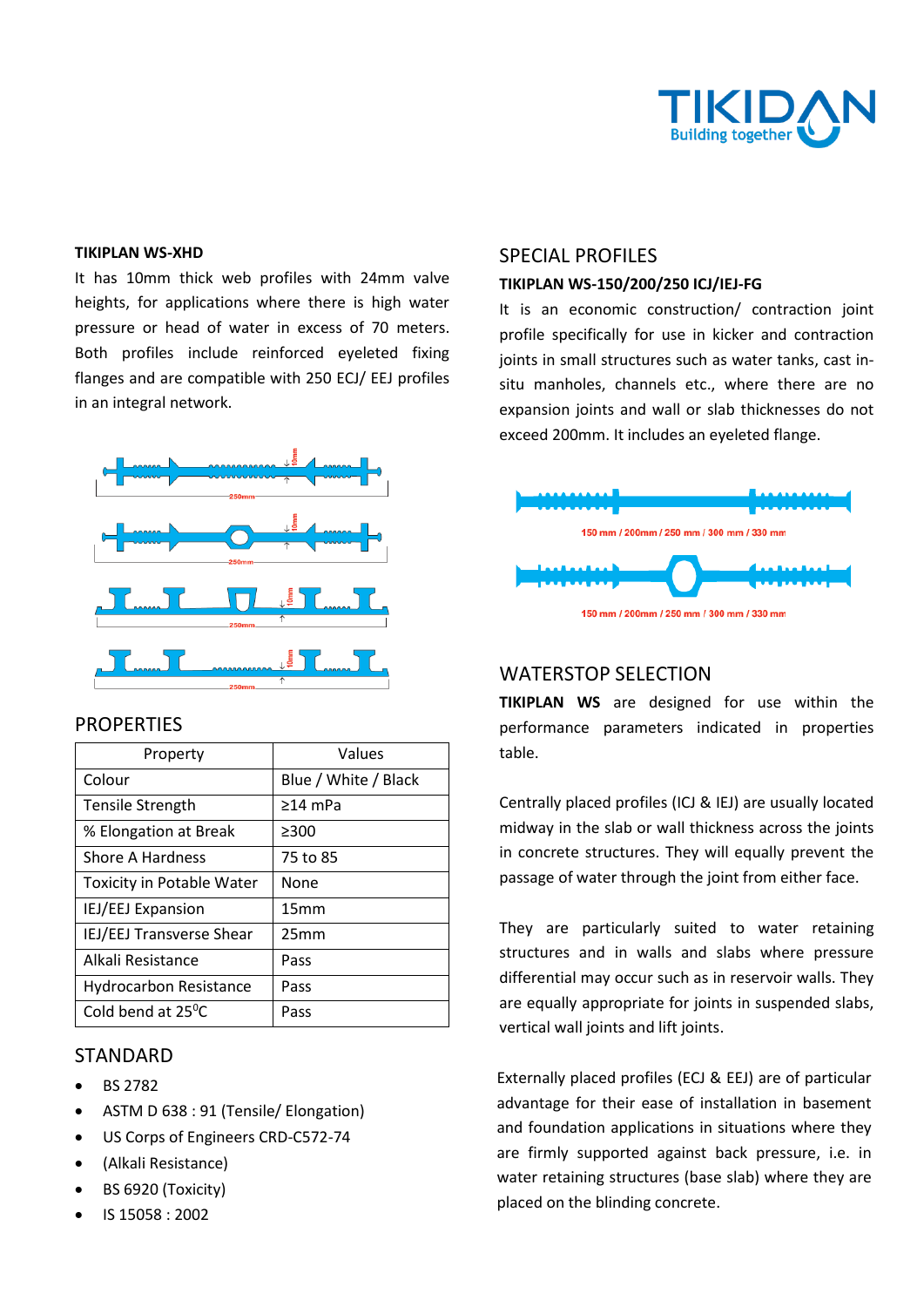

## SIZE OF WATERSTOP

The choice of width of profile is mainly governed by slab/ wall thickness, position of reinforcing steel and aggregate size. As a general rule, the 250mm width profiles are appropriate for slab/ wall thickness over 250mm, allowing good compaction and width of barrier to water penetration. For concrete members less than 250 mm the use of a smaller profile approximating to the actual slab or wall thickness will be appropriate.

## INSTALLATION

TIKIPLAN WS-ICJ & IEJ profiles must be installed so they are securely held in the correct position whilst the concrete is poured. The concrete must be fully and properly compacted around the waterstops Where reinforcement is present, an adequate clearance must be left between this and all waterstops to permit proper compaction of the concrete.

The brass eyelets in the reinforced flanges of the ICJ and IEJ profiles allow them to be wired to the surrounding reinforcing steel. The eyelets are an integral part of the profiles and being placed outside the outer valves, cannot create a water path around the profile or impair the efficiency in performance in any way. See typical details.

**TIKIPLAN WS-ECJ & EEJ** profiles when used on ground slab blinding concrete where a permanent, firm and stable support is given, usually require no fixing. The profile is simply laid centrally over the line of the joint to be formed. Fixing to vertical shuttering is simplified by nailing with double headed nails through the outer reinforced flange to provide a firm fixing. See typical details.

#### **EXAMPLE OF WATER RETAINING STRUCTURE**



1) **TIKIPLAN WS-EEJ** External Expansion Joint 2) **TIKIPLAN WS-ICJ** Internal Construction Joint 3) **TIKIPLAN WS-IEJ** Internal Expansion Joint

#### **EXAMPLE OF WATER EXCLUDING STRUCTURE**



1) **TIKIPLAN WS-EEJ** External Expansion Joint 2) **TIKIPLAN WS-ECJ** External Construction Joint

3) **TIKIPLAN WS-IEJ** Internal Expansion Joint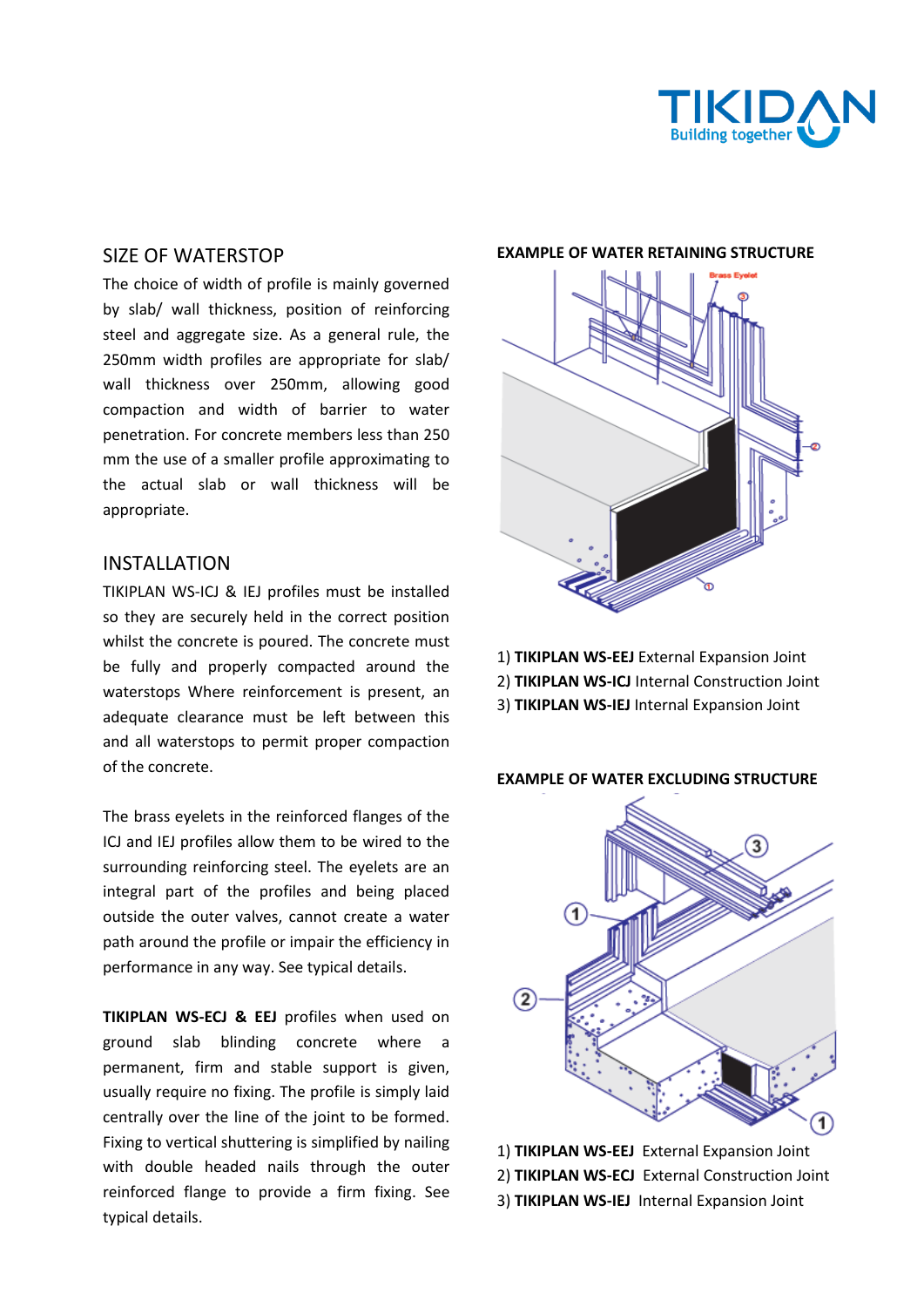

## EQUIPMENT FOR WELDING

Heat welding equipment is available to enable site jointing to be carried out efficiently. Jointing jigs ensure that the mating surfaces of the waterstop are accurately aligned while the heater blade heats the waterstop to the necessary temperature for jointing.

## JOINTING JIGS TIKIPLAN WS

150mm EEJ/ ECJ, 200mm EEJ/ ECJ, 250mm EEJ/ ECJ, 150mm IEJ/ ICJ, 200mm IEJ/ ICJ, 250mm IEJ/ ICJ

110 V / 220 Volt Electric Heater Blades for use with all jigs.

## SITE JOINTING INSTRUCTIONS

Reliable jointing of **TIKIPLAN WS** PVC waterstops can be carried out rapidly onsite with heat welding equipment. Complete welding kits, comprising simple jigs and electric blades, are available and provide all that is needed to make tough joints between all PVC waterstop sections. When ordering **TIKIPLAN WS** equipment, both type and width of waterstop must be stated.

#### **HEAT WELDING OF TIKIPLAN WS PVC WATERSTOPS:**

Make sure that the heater blade is clean, plug it into the correct voltage electricity supply and leave in a safe position to warm up.

Ensure that the ends of the waterstop to be jointed are of the same width and profile, clean them with water and dry them. Clamp them in the correct profile slots of the jig provided and cut both ends off square with a sharp knife, flush with the faces of the jig.

Note: An allowance must be made for waste and for the 5 to 10mm that will be taken up by melting when calculating the length of waterstop required.

Loosen the jig and slide them back so that approximately 10mm of each waterstop end projects and then clamp the jig tightly in position.

Position the heater blade on the bars between the jig and slide them together until the waterstop ends are pressed firmly against the sides of the blade. The PVC should melt without burning or charring. Hold the jig firmly in position until a bead of melted PVC approximately 3mm in diameter appears along either side of the heater blade.

Slide the jig apart a little and remove the heater blade with an upward movement. This will ensure that it takes as little PVC as possible with it.

Quickly joint the melted ends by sliding the jig together and exerting pressure approximately 20 seconds to allow the melted PVC to fuse completely. Switch off the heater blade. While it is still hot, clean with emery paper or a wire brush ready for the next joint. Unclamp the jig and carefully remove the waterstop. Do not flex the joint until it has cooled. The joint is now complete.

#### **INTERSECTION PIECES**

Standard factory produced welded intersections are available for all **TIKIPLAN WS** profiles and for TIKIPLAN WS EEJ/ECJ profiles.

## SUPPLY / ESTIMATING

**TIKIPLAN WS** profiles are supplied in 15 metre rolls. Flat intersections are supplied with a leg length of 250mm from centreline.

#### STORAGE

**TIKIPLAN WS** must be stored above 5°C. Store under the shed & protect from extremes of temperature, heat, and direct sunlight.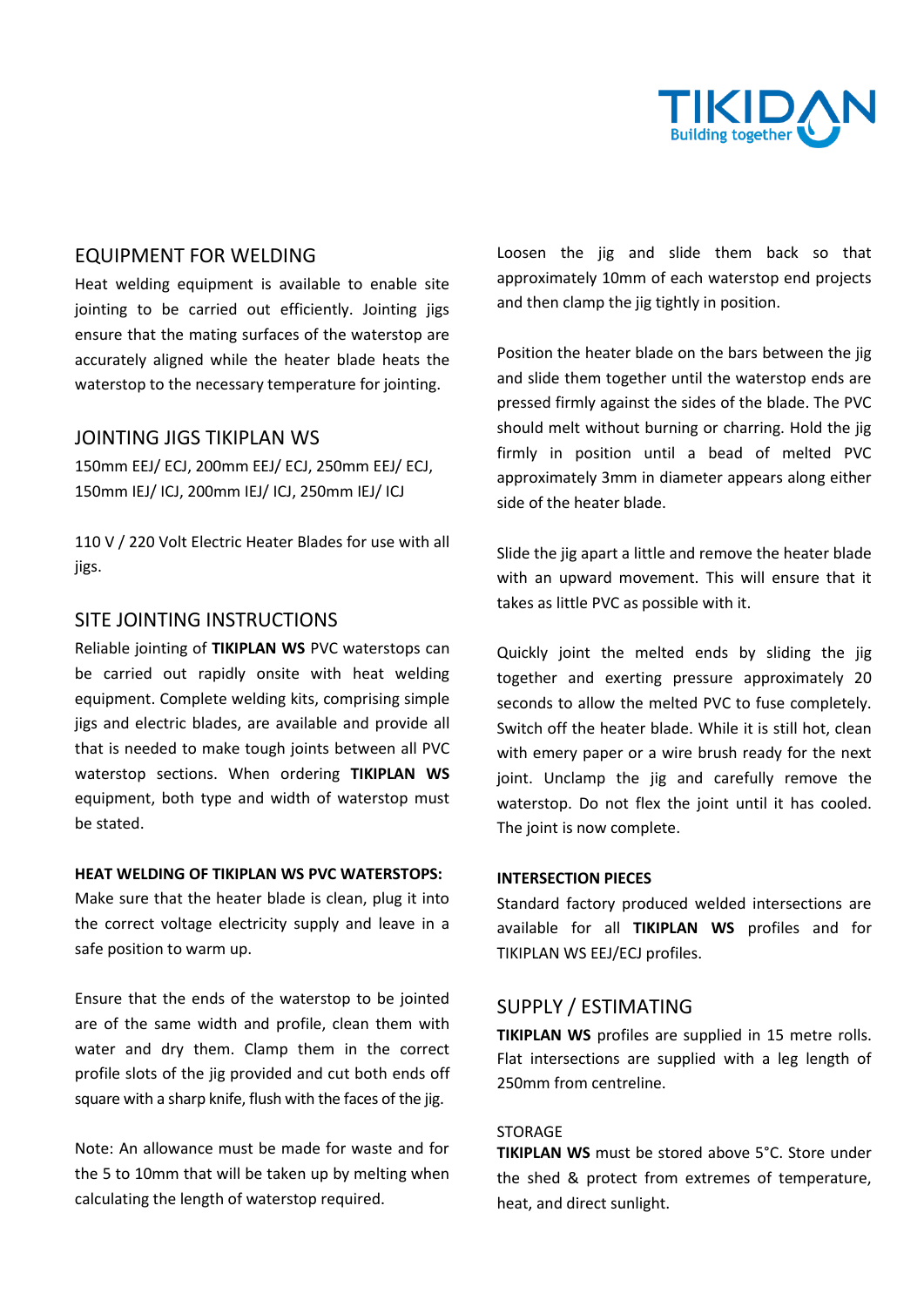

## INTERSECTIONS FOR ALL PROFILES



## INTERSECTIONS FOR EEJ/ECJ PROFILES



#### COMPOSITE INTERSECTIONS

These are required when a change from horizontal to vertical occurs in the same type of joint ie from slab expansion to wall expansion joint or slab contraction to wall contraction joint.



If a composite edge mitre is needed, simply cut off one of the horizontal legs.

## HEALTH and SAFETY

Edge intersections are supplied with 100mm legs. Hot welding of PVC produces HCL fumes, which in confined spaces may exceed minimum TLV of 5 ppm. Therefore forced ventilation must be provided or a suitable respirator used. In open site applications, no health dangers exists.